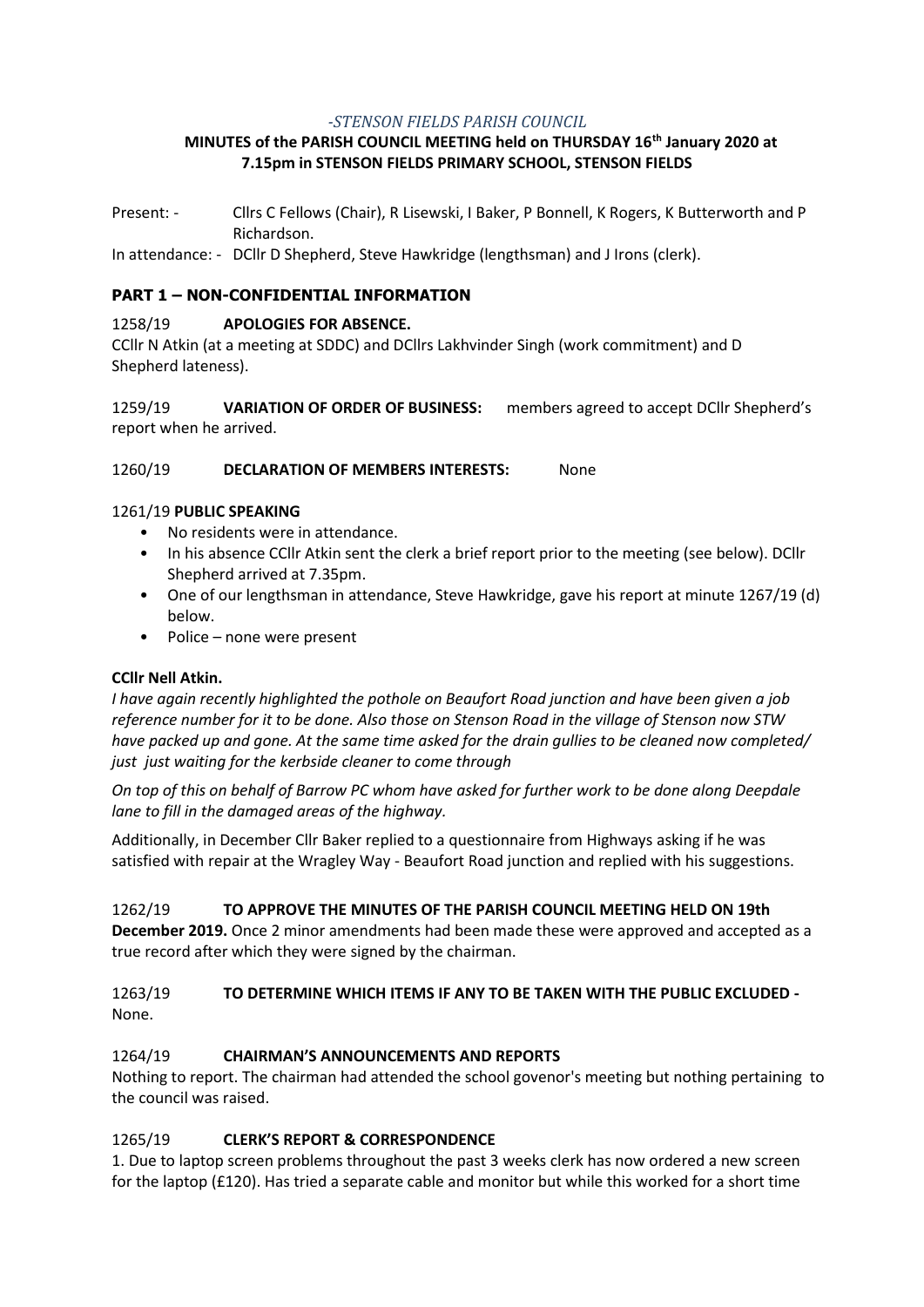the data eventually did not transmit from motherboard to either screen. Members **agreed** for the clerk to claim a few hours overtime for his efforts for which he thanked them.

2. Clerk received another call from HMRC seeking 2 underpayments of tax from 2018; however these were paid last month among other underpayments. HMRC to look into and revert (if necessary).

# 1266/19 **Matters for Decision or Discussion:**

a) Police Issues/Speed Limits/Road Safety.

Clerk drafted a a reply to Inspector Kate Bateman's email of 18th December which he read to members who **agreed** with the content; clerk to send to Inspector Bateman. Clerk to ask the new officer who has taken charge of the Speed-Watch scheme for a convenient date to hold training sessions for members.

Council was most dismayed at the latest reply from Highways stating it will not introduce measures on Stenson Road to reduce traffic speed. Clerk to send this to SDDC asking whether/ despite this it qualifies for a Community Grant to pay for a pedestrian crossing.

# 1267/19 **Cllr Shepherd arrived at 7.35pm to give his report.**

DCllr Shepherd announced that he has pursued various and numerous road condition complaints with Highways many times recently, not least the one at the Wragley Way/ Beaufort Road junction. Due to receiving many complaints over the latter (and informing Highways 6 times) DCllr Shepherd proposes drafting a residents petition to accelerate the complaint with Highways. In an effort to reduce traffic speed DCllr Shepherd has asked for traffic lights and an island in the middle of the road to at least enhance pedestrian safety although has been told there is insufficient room for these. Additionally he raises the issue at every Area Forum meeting but without success.

He has reported the poor state of Stenson Road at the railway bridge and parts of Deepdale Lane. Cllr Butterworth noted that some reflectors on poles at the canal bridge at Barrow are missing while some posts have collapsed or are completely missing; grass obstructs others. Cllr Lisewski mentioned that road works have resulted in the closure on the Swarkestone causeway which are being controlled wth temporary traffic lights.

Steve Hawkridge asked whether district council's waste collection service will operate 4-weekly; DCllr Shepherd replied saying that a meeting at SDDC will be held next week although thinks some facts in circulation have been distorted. Steve added that many types of rubbish appear in bins. Also, roots from a tree at the junction of Quantock Close & Wragley Way are damaging the pavement; and a tree at Holderness Drive needs attention. DCllr Shepherd will pursue.

Cllr Baker asked whether bollards will be replaced at Quantock Close; DCllr Shepherd toured the area with an officer recently to show him where bollards are needed. It has yet to be decided whether these will be in wood or concrete. Cllr Baker noted the high level of water in the balancing pond on the Saxon Gate estate and thought it may present a danger, especially to children.

The chairman thanked the district councillor for his report after which he left at 8pm.

b) Saxon Gate at Newton Village Development, Stenson Road. Discussed earlier although in addition clerk to remind DCllr Shepherd that he was to pursue the possibility of SDDC funding lengthsman services on the estate.

c) Environmental issues (Biffa, trees, bulbs, bins etc). **Resolved:** clerk to ask Mr Buckley again of any progress with a grant scheme for the replacement/ new planting of trees. Clerk will also ask CCllr Atkin if he is willing to provide funding from his county councillor's allowance.

d) Lengthsmen Scheme. Steve Hawkridge noted the following:

- Biffa did not collect waste over the Christmas period although the school has now made them aware that all bins should be emptied;
- He received the brake to fit to the new waste cart;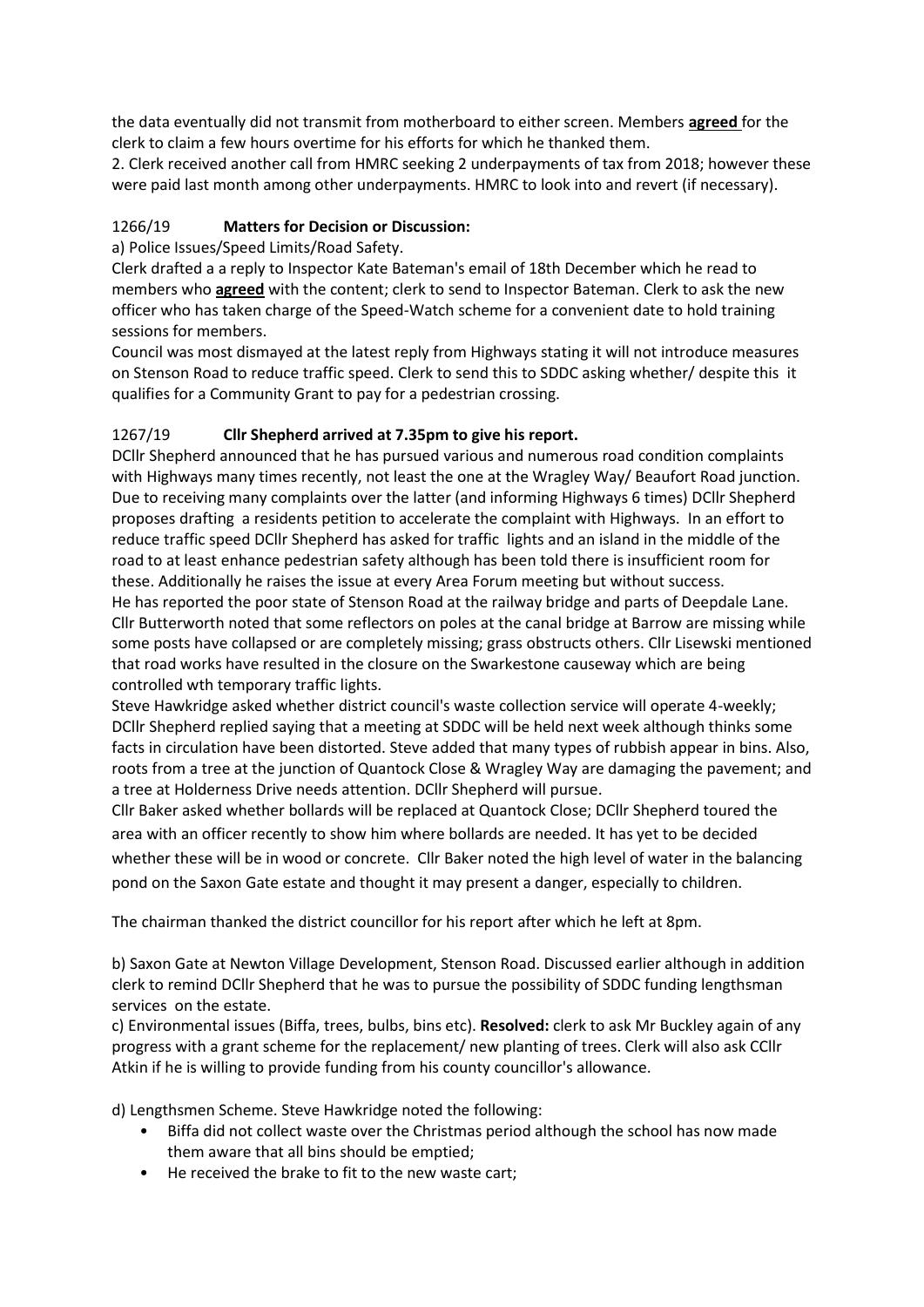- increased amounts of dog waste are appearing in the area;
- Grampian Way & Quantock Close bus-stop bins are not yet in place clerk to pursue;
- He asked whether a notice board will be erected at Saxon Gate by the SDDC soon; clerk to pursue.
- Steve asked if horses are allowed on footpaths. Members thought not and clerk was convinced not but will check. Clerk will also determine if riders are obligated to collect the animal's manure or whether this is a job for the Clean Team.

The chairman once again thanked both Steve & Jane for their service and to Steve for his reports.

e) Suggestions over upgrading/ painting the Ledbury Chase play equipment (if any). **Resolved:** chairman to ask the school whether it will insert a piece into its newsletter asking residents of their views/ suggestions.

f) Recent DCC reply over the Pedestrian crossing and speed reduction measures including uptake of the Speed Watch campaign. Covered earlier.

g) To review the updated asset register and grievance/ disciplinary procedure. Cllr Lisewski kindly provided an updated register (showing the removal of certain items from 1989), which members will consider, accompanied by a new Fixed Asset Capitalisation Policy which members **approved.** The new NALC grievance/ disciplinary procedure policy shall be adopted although clerk must ask DALC if it has a word version of the document that council may alter to reflect our name etc.

h) To formally agree the budget and the upcoming precept request from SDDC by signing Form A. **Resolved:** the budget had been agreed in principle in the last meeting however in the meantime clerk added some information (including a forecast for 2020/21) which he explained tonight. Members **approved** it and consequently Form A was duly signed by chairman & clerk. The precept request remains unchanged from last year.

l) DCC Social Care provision. CCllr Atkin was not in attendance to be asked about his so clerk will contact him.

## 1268/19 **PLANNING**

## **Applications:**

DMPA/2019/1411 - the erection of extensions at 2 Avon Close, Stenson Fields. **Resolved:** no objection. Clerk to ask SDDC when its online planning portal will be fully functional again.

## 1269/19 **FINANCE**

(a) Accounts for payment as follows were approved and signed:

| <b>Cheque</b><br><b>No</b> | <b>Payee</b>                                                  | <b>Total £</b> |
|----------------------------|---------------------------------------------------------------|----------------|
| 002298                     | J Irons – Clerk's salary 4 weeks to 20th December             | 603.24         |
| 002298                     | J Irons - clerk's expenses (see attached sheet) November -Dec | 36.20          |
| 002299                     | J Hawkridge - Lengthsman pay 4 weeks to 20th December         | 265.51         |
| 002300                     | S Hawkridge - Lengthsman pay 4 weeks to 20th December         | 220.41         |
| 002301                     | HMRC -employee's tax & NI December - January                  | 64.10          |
| 002302                     | DCC – clerk's pension return to $22nd$ January                | 159.08         |
| 002303                     | SDCVS Christmas Fayre donation under s137                     | 100.00         |
| 002304                     | Glasdon UK - new brake unit for street cart.                  | 49.58          |
|                            | TOTAL                                                         | 1498.12        |

(b) **Income** – bank interest on 29th November **E**5.56

(c) **Bank balances as at 24<sup>h</sup> December £ 9082.03 (current account);**